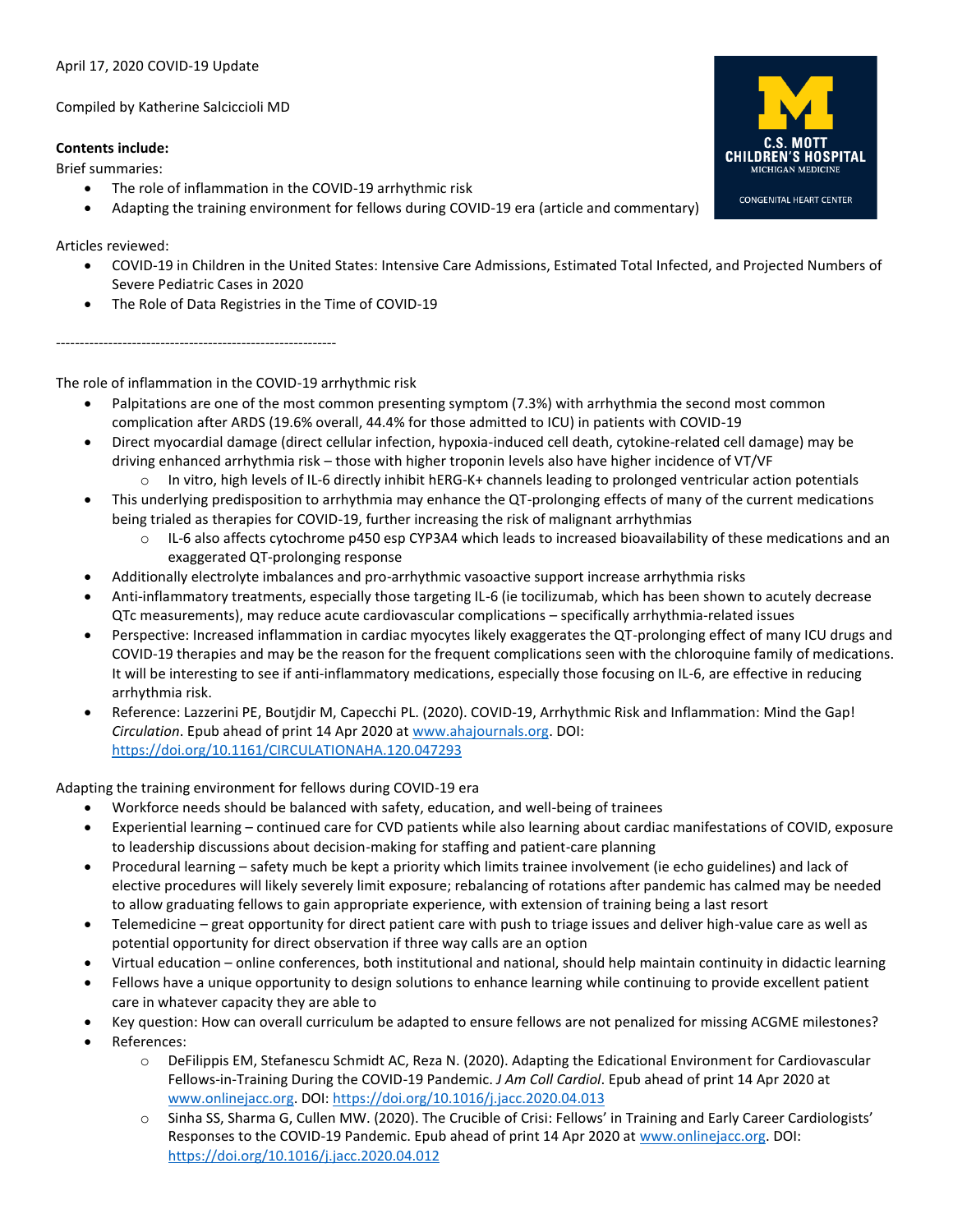| Article Title:        | COVID-19 in Children in the United States: Intensive Care Admissions, Estimated Total Infected,<br>and Projected Numbers of Severe Pediatric Cases in 2020                                                                                                                                   |  |
|-----------------------|----------------------------------------------------------------------------------------------------------------------------------------------------------------------------------------------------------------------------------------------------------------------------------------------|--|
| Authors:              | Pathak EB, Salemi JL, Sobers N, et al.                                                                                                                                                                                                                                                       |  |
| <b>Full Citation:</b> | Pathak EB, Salemi JL, Sobers N, et al. (2020). COVID-19 in Children in the United States:<br>Intensive Care Admissions, Estimated Total Infected, and Projected Numbers of Severe<br>Pediatric Cases in 2020. J Pub Health Mgmt Prac. Epub 15 Apr 2020. DOI:<br>10.1097/PHH.0000000000001190 |  |

Study objective:

"To provide evidence-based estimates of children infected with SARS-CoV-2 and projected cumulative numbers of severely ill pediatric COVID-19 cases requiring hospitalization during the US 2020 pandemic."

Methods:

- Empirical case projection study using US PICU data through 4/6/20 in combination with clinical and spatiotemporal modelling studies from the COVID-19 pandemic in China
- Projected numbers of severe and critical illness in children were adjusted for US population data
- Models were repeated for several scenarios of cumulative proportions of pediatric infections
- Given different reported severity in different pediatric age groups, <1/1-5/6-15/16-17y age groups were separately analyzed and then combined
- Key assumptions: most infected children have not been tested AND infected children who have not been tested have no, mild, or moderate symptoms

#### Results:

- Overall estimate of 2,381 children infected in the community for each child admitted to the PICU
- As of 4/6/20, 74 children in 19 states had been admitted to a US PICU -> correlates with ~176K children having been infected with COVID-19
- In 'best case' scenario where cumulative infection proportion is 0.5% (1 in 200 of all children are infected with COVID-19), 991 would be severely ill (need hospitalization) and 109 would need PICU care
- In 'worst case' scenario where 60% of all children are infected (3 in 5), ~119K children would need hospitalization and ~13K would need PICU, overwhelming the US bed capacity (5100 PICU beds exist in the US currently – 94% in major metropolitan areas)
- Moderate cumulative infection proportion (between 0.5% and 60%) is most likely
- Most primary transmission to children occurs in family clusters children where parents work outside the home, who have more siblings, or who live in high-density conditions (ie low-income housing) are at higher risk



Cumulative Number of Confirmed COVID-19 Pediatric Intensive Care Patients United States, March 18, 2020 to April 6, 2020 (Source: myvps.org)



Figure 2 Estimated Number of Children Infected with SARS-CoV-2 in the United States March 18, 2020 to April 6, 2020



3/18 3/19 3/20 3/21 3/22 3/23 3/24 3/25 3/26 3/27 3/28 3/29 3/30 3/31 4/1 4/2 4/3 4/4 4/5 4/6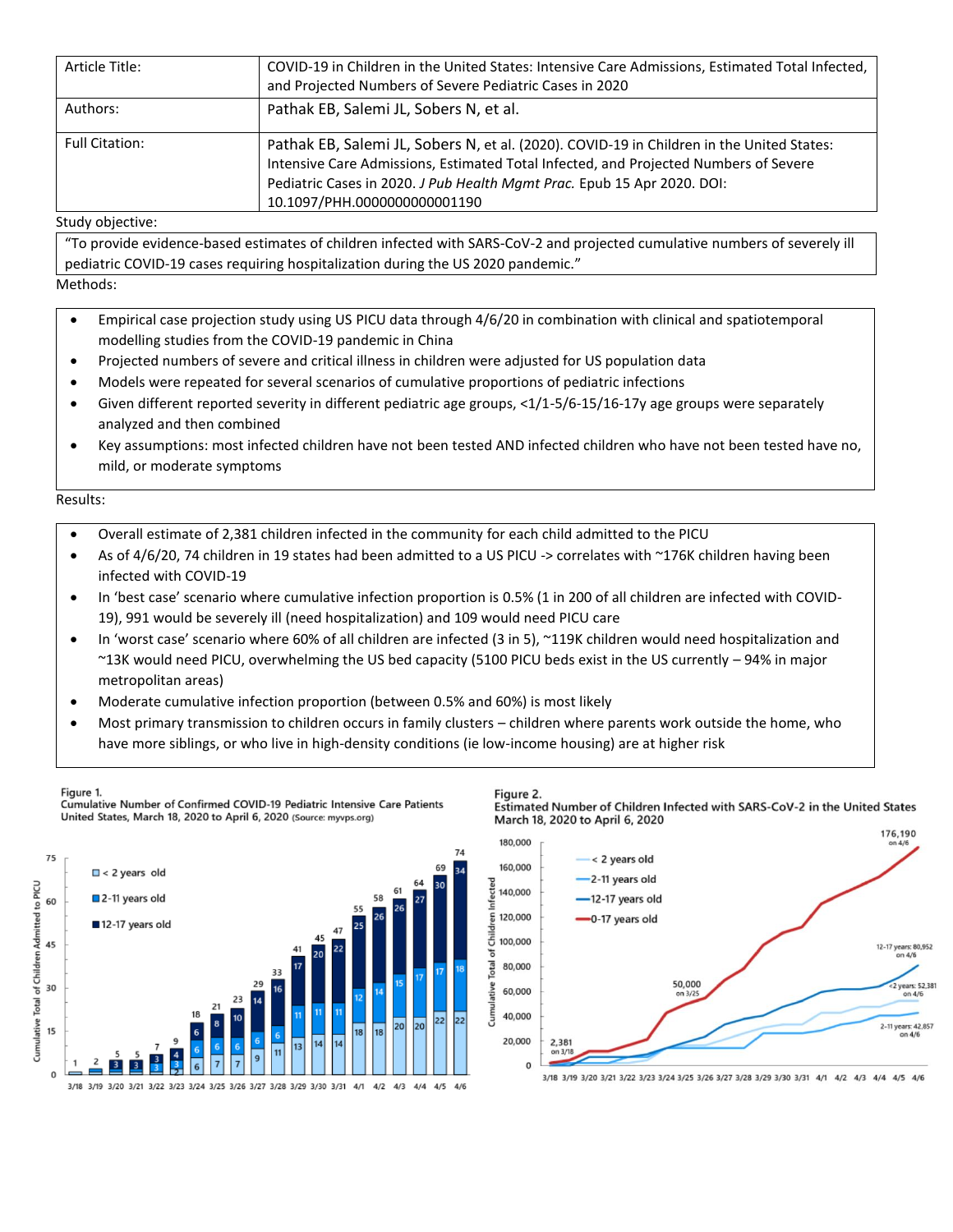## Table 1. Projected Numbers of Children (0 to 17 years) in the United States who will Require Hospitalization for COVID-19 During 2020, for Several Scenarios of Cumulative Pediatric Infection Proportion

| <b>SCENARIO:</b><br>Percent of All<br><b>Children Infected</b> | Projected Number of<br><b>Infected Children</b> | Projected Number of<br>Severely Ill Children | Projected Number of<br><b>Critically Ill Children</b> | Projected Number of<br>Severely + Critically Ill<br>Children |
|----------------------------------------------------------------|-------------------------------------------------|----------------------------------------------|-------------------------------------------------------|--------------------------------------------------------------|
| 0.5                                                            | 369,833                                         | 882                                          | 109                                                   | 991                                                          |
| 1.0                                                            | 739,666                                         | 1,764                                        | 217                                                   | 1,981                                                        |
| 5.0                                                            | 3,698,331                                       | 8,821                                        | 1,086                                                 | 9,907                                                        |
| 10.0                                                           | 7,396,662                                       | 17,642                                       | 2,173                                                 | 19,815                                                       |
| 15.0                                                           | 11,094,993                                      | 26,462                                       | 3,259                                                 | 29,722                                                       |
| 20.0                                                           | 14,793,324                                      | 35,283                                       | 4,346                                                 | 39,629                                                       |
| 25.0                                                           | 18,491,655                                      | 44,104                                       | 5,432                                                 | 49,536                                                       |
| 30.0                                                           | 22,189,986                                      | 52,925                                       | 6,519                                                 | 59,444                                                       |
| 35.0                                                           | 25,888,317                                      | 61,746                                       | 7,605                                                 | 69,351                                                       |
| 40.0                                                           | 29,586,648                                      | 70,566                                       | 8,692                                                 | 79,258                                                       |
| 45.0                                                           | 33,284,979                                      | 79,387                                       | 9,778                                                 | 89,165                                                       |
| 50.0                                                           | 36,983,310                                      | 88,208                                       | 10,865                                                | 99,073                                                       |
| 55.0                                                           | 40,681,640                                      | 97,029                                       | 11,951                                                | 108,980                                                      |
| 60.0                                                           | 44,379,971                                      | 105,849                                      | 13,038                                                | 118,887                                                      |

### Conclusions:

• While the range of expected pediatric COVID-19 cases is wide, even moderate estimates suggest that existing PICU beds may be exhausted, especially when cases cluster away from large, metropolitan childrens' hospitals

- The social and geographic environments will play a significant role in which children are affected
- Current surveillance is inadequate more granular data including more widespread testing to better estimate cumulative infection proportion (narrow down the 0.5% to 60% range) and geographic locations are keys to helping public health teams plan for the future
- Final recommendation: "Hospitals, PICUs, EMS systems, pediatricians, local health departments and other stakeholders should rush to completion county- and city-specific plans to care for severe pediatric cases of COVID-19, including transportation and regionalization plans."

Perspective:

A sobering model of what a worst-case scenario could be regarding severe and critical COVID-19 illness in children, even in the setting of their low chance of severe illness if they are infected. The effects of sociodemographic and geographic disparities are likely to be highlighted even more in the pediatric population than the adult population given limited PICU resources around the country, especially given the knowledge that these beds are not simply sitting open waiting to accept COVID patients. The model will be able to be narrowed as more US data is collected and the proportion of US children affected overall is better understood.

Summary written by: Katherine B. Salciccioli MD

Topic Areas: COVID-19, pediatrics, modeling, healthcare systems